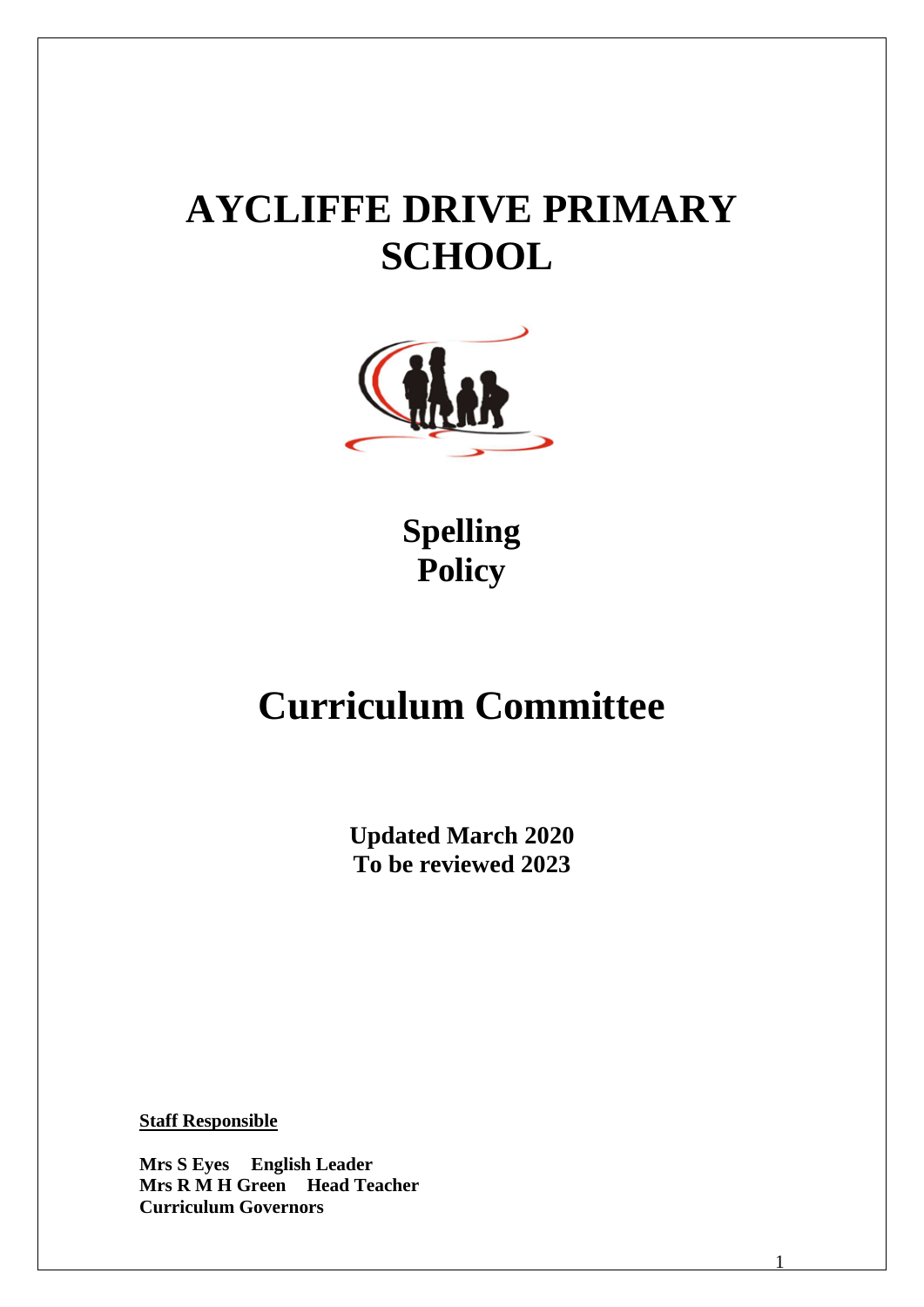## **Rationale**

Spelling enables us to become more effective writers. The less thought we have to put into spelling, the more thought we can put into what is said. Children can labour under the pressure to spell and Aycliffe Drive Primary School aims to support the development and skill set of the children as spellers from an early age.

Learning to spell is not just learning lists of words. It is a development process of learning to apply different strategies appropriately.

### **Spelling Development**

The Phases of Spelling Development are:

- 1) Preliminary Spelling
- 2) Semi-phonetic Spelling
- 3) Phonetic Spelling
- 4) Transitional Spelling (from sounds to structures)
- 5) Independent Spelling

## **School Policy and the New English Curriculum 2014.**

The structure for the teaching of spelling in the school is based on the outline provided in the English New Curriculum 2014. The emphasis it gives to applying patterns and strategies is synonymous with our beliefs. Our aim is to provide continuum and consistency in this aspect of the curriculum right through from EYFS to Year 6 in our coherent and co-ordinated approach to the teaching and learning of Phonics and Spellings.

#### **Progression in teaching and learning**

**Nursery** – children participate in early phonological awareness through a variety of activities including adult led ones.

**Reception** – children participate in discrete phonics sessions; phase 2, 3 and 4 as appropriate.

**Year 1** – children participate in discrete phonics sessions; age related expectations as appropriate.

**Year 2** – children participate in discrete phonics sessions; age related expectations as appropriate.

Year 3 - 5 – children continue to be taught age appropriate phonics and also participate in discrete spelling sessions as outlined in the year by year breakdown below.

Year 6 - children continue to be taught age appropriate phonics and spelling strategies. In addition, spelling sessions are a revision of all the previously taught spelling rules and those dedicated to the SPaG test.

N.B. These phonic phases/spelling stages are fluid and can be used to backtrack into previously taught phases/stages to consolidate or to meet needs of individual children and likewise move forwards to challenge the more able.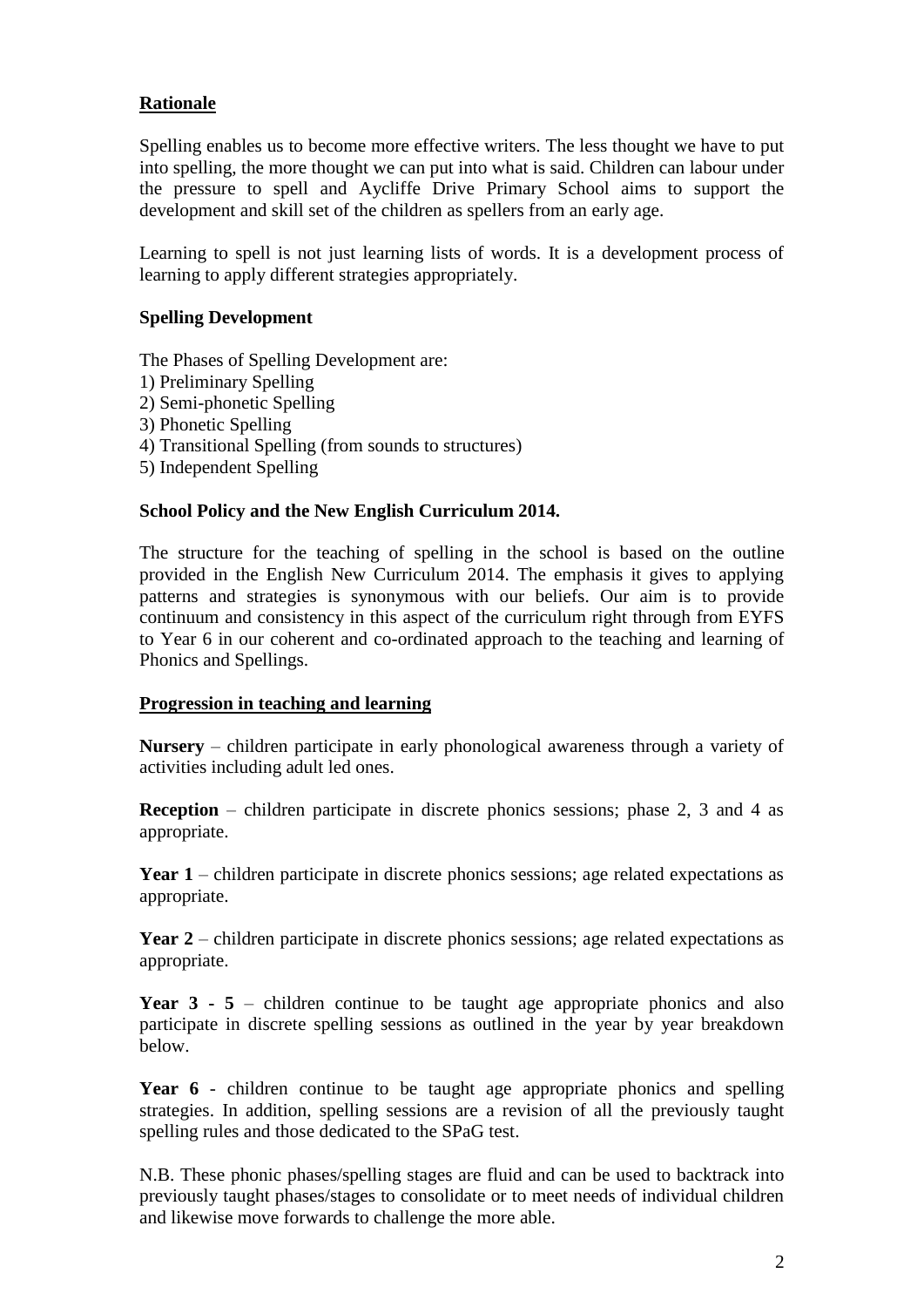Children are also given weekly spellings to practise and learn as appropriate. They are tested on these weekly. All spellings in these ladders and lists incorporate the English New Curriculum 2014. Dedicated learning time is given to support the children in the application of these skills (e.g. Year 3 require more time in school to elicit the patterns in their words) and support groups are used where children are working below age related expectations (e.g. Year 6 children still struggling with 100 HFW). Teachers should respond to the spelling ability of the children in their class to ensure progression takes place.

## **Spelling and the Dedicated Literacy Lesson**

Where dedicated time is given to learning spellings, the following strategies will be used:

1) Shared Reading - e.g. selecting examples to make teaching points

2) Shared Writing - Teaching and modelling use of all strategies and resources

3) Guided Group Work - Teaching focused at specific level

4) Independent Work - e.g. activity resource sheets, investigations, word webs, prefixes/ suffixes, mnemonics

5) Plenary - e.g. Results of investigations discussed and strategies found to be successful.

6) General word level exploration – e.g. in Year 5 and 6, word and grammar level work can be used as a gateway into revisiting spelling patterns.

## **Special Educational Needs**

Class teachers will support children with special educational needs in their spelling work by providing them with differentiated work and where possible, extra resources.

## **Marking**

Sympathetic, constructive marking increases 'risk taking' in the use of more interesting vocabulary and gives pupils the opportunity to generalise about letter patterns learned and apply them to new words. Corrective focus should be given to previously taught words, common exception words and year group focussed word lists. Phonemically plausible attempts at spelling should be valued as a positive learning opportunity. It can be counterproductive to insist on total correctness when children are still developing their fluency in writing.

Experimentation is a necessary part of the process of learning to spell (e.g. use of dotted line).

See Marking Policy for further guidance.

#### **Assessment**

The most appropriate means of collecting evidence and planning future steps may be through:

- Daily observations
- Marking of work
- Discussions with children regarding strategies
- Dictation
- Weekly spelling test scores